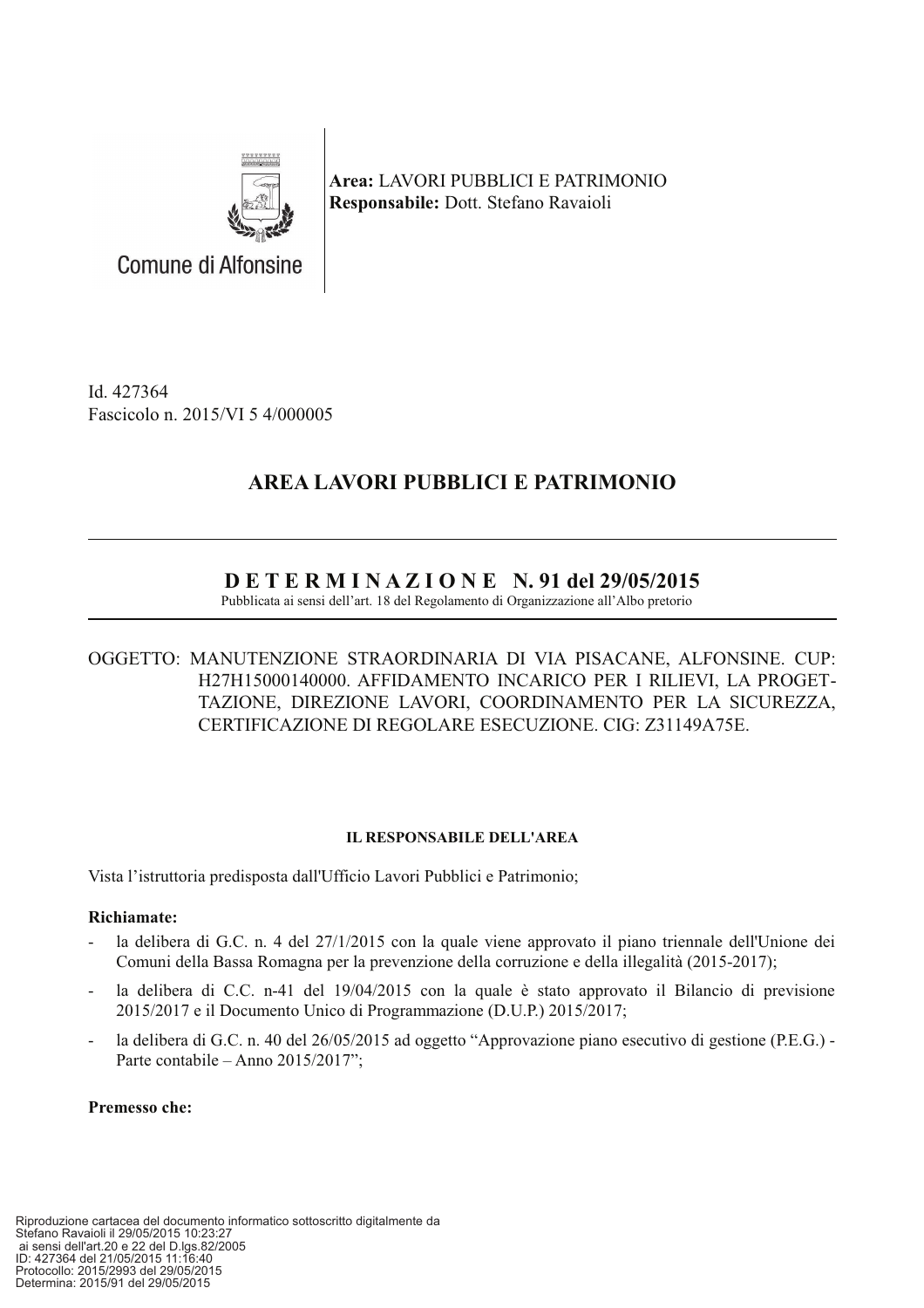- con delibera di Giunta Comunale n. 36 del 12/05/2015 è stato approvato lo studio di fattibilità dei lavori di manutenzione straordinaria di via Pisacane. CUP: H27H15000140000;
- con delibera di giunta comunale n. 37 del 12/05/2015 è stato approvato un aggiornamento dello schema del programma triennale delle opere pubbliche 2015-2017 ed elenco annuale dei lavori per l'anno 2015. nella quale per l'anno 2015 è inscritto il progetto sopra citato;
- dovendo procedere celermente alle successive fasi di progettazione ed esecuzione dei lavori entro l'anno 2015, così come richiesto dall'Assessorato ai Lavori Pubblici, anche in relazione alla richiesta di un finanziamento regionale, e quindi in relazione alla tempistica molto ristretta per la progettazione in parola, ovvero nella difficoltà di rispettare i tempi della programmazione, occorre procedere ad affidamento esterno ai sensi dell'Art 90 del D.Lgs. 163/2006 e smi;

#### Preso atto che:

l'ultimo quadro economico dei "lavori di manutenzione straordinaria di via Pisacane", di cui alla delibera di giunta n. 36/2015 citata, con un importo complessivo di  $\epsilon$  150.000,00 (finanziato con  $\epsilon$ 75.000,00 di Proventi di Permessi a costruire - U, e € 75.000,00 di Contributi Regionali – CR alla data odierna non ancora attribuiti), è il seguente:

| <b>QUADRO ECONOMICO</b>                                     | Importi               |  |  |
|-------------------------------------------------------------|-----------------------|--|--|
| Importo DELLE LAVORAZIONI                                   |                       |  |  |
| (assoggettabili al ribasso d'asta)                          | $\epsilon$ 110.000,00 |  |  |
| Importo SICUREZZA                                           |                       |  |  |
| (NON assoggettabili al ribasso d'asta)                      | € 1.650,00            |  |  |
| <b>Importo TOTALE LAVORI</b>                                | £ 111.650,00          |  |  |
|                                                             |                       |  |  |
| IVA (su Totale lavori)                                      | € 24.563,00           |  |  |
| <b>Importo TOTALE LAVORI COMPRESO IVA</b>                   | € 136.213,00          |  |  |
| Spese tecniche (compreso IVA e contributi)                  | € 10.784,80           |  |  |
| Imprevisti e Arrotondamenti                                 | € 277,20              |  |  |
| Contributo autorità vigilanza                               | € 225,00              |  |  |
| Somme a disposizione per spostamenti sottoservizi (Ital-    |                       |  |  |
| Gas, Telecom) o ripristini sottoservizi ammalorati esisten- |                       |  |  |
| ti                                                          | € 2.500,00            |  |  |
|                                                             |                       |  |  |
| Importo APPALTO (TITOLO 2)                                  | E150.000,00           |  |  |

#### Dato atto:

- come sopra citato, della necessità di affidare un incarico per gli adempimenti connessi alla progettazione, direzione lavori, coordinamento per la sicurezza e adempimenti dell'appalto di che trattasi:
- inoltre, che la tipologia dell'incarico previsto così come l'importo presunto sono correttamente riconducibili all'ambito oggettivo della declaratoria prevista dall'art. 48 del Regolamento dei contratti comunale citato successivamente in normativa;
- che ai sensi dell'art. 48 del Regolamento dei contratti comunale citato, nei limiti previsti dall'art. 91, comma 2, del Codice dei contratti (D.Lgs nº 163/2006 e s.m.i.) e dal Regolamento attuativo, secondo l'art. 125, comma 11, ultimo periodo, del Codice dei contratti stesso, le prestazioni d'importo inferiore a  $\epsilon$  40.000,00 Euro (IVA esclusa) possono essere affidate direttamente ad un soggetto idoneo individuato discrezionalmente dal Responsabile del Settore/Servizio competente sulla base di apposito preventivo e/o curriculum, in applicazione ai principi di proporzionalità e trasparenza e secondo il criterio della rotazione: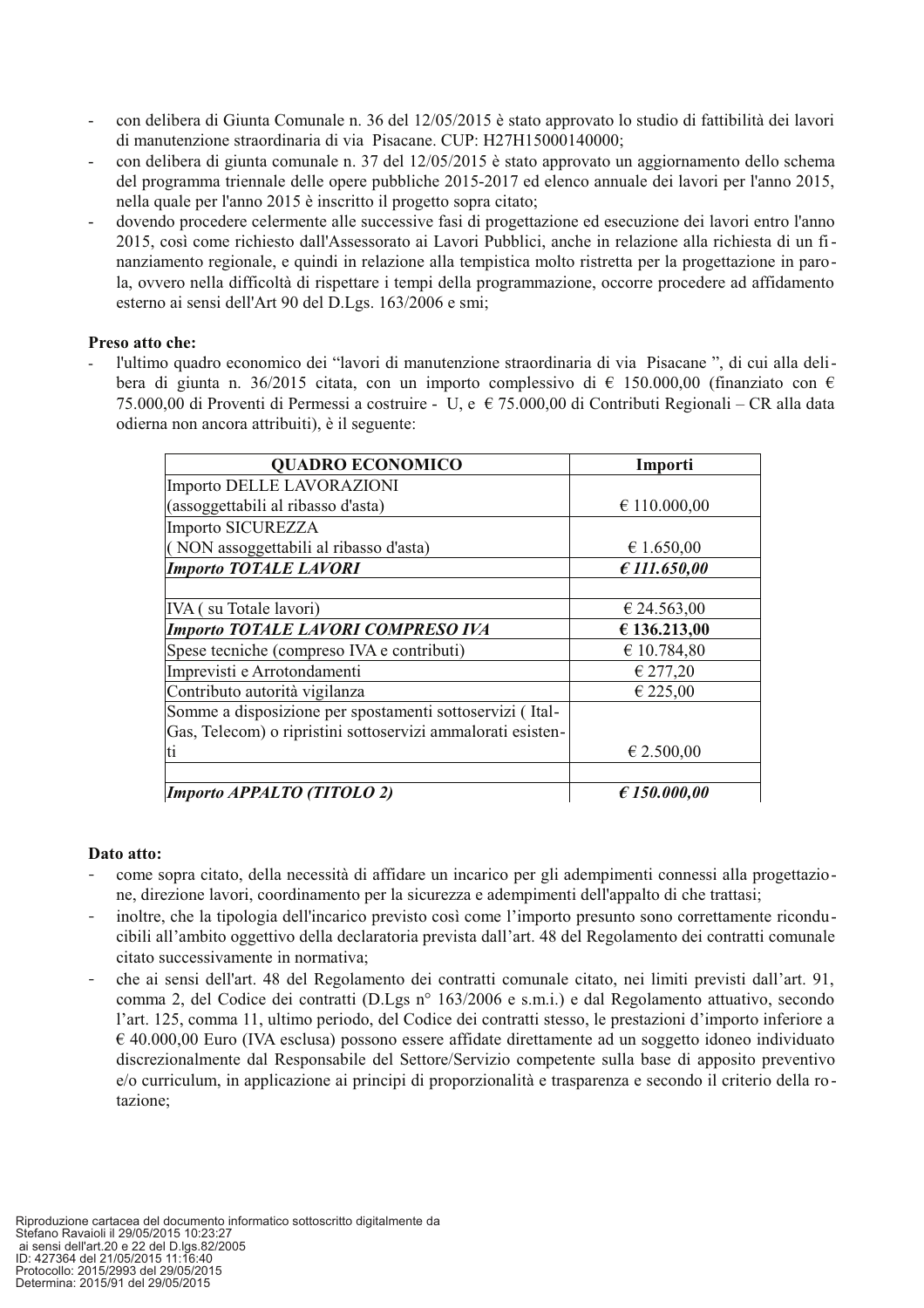l'art. 91, comma 2, sopra citato del Codice contratti e l'art. 267, comma 10, del D.P.R. 207/2010 che rimanda all'art. 125, comma 11, Codice contratti, norma che a seguito di una modifica sopravvenuta nel 2011 consente l'affidamento diretto fino alla soglia di 40.000 euro, ritenuta applicabile anche ai servizi tecnici secondo il parere REG 22/2011 dell'Autorità di Vigilanza sui Contratti Pubblici del 16 novembre 2011 e la circolare prot. n. 4536 del 30/10/2012 del Ministero delle Infrastrutture e dei Trasporti. In tale contesto trovano applicazione gli artt. 47 e 48 del Regolamento dei contratti;

Richiamato l'art. 30 comma 10 del vigente regolamento di organizzazione che fissa i limiti, criteri e modalità di affidamento degli incarichi ed in particolare al comma 10, che esclude dalla disciplina di cui all'articolo stesso, tra l'altro, gli incarichi conferiti ai sensi del D.Lgs. n. 163/2006 es.m.i. e dei regolamenti normativi in materia; fatti salvi gli obblighi di pubblicità di cui ai commi 6-7 e le eventuali prescrizioni ai sensi del com $ma<sub>8</sub>$ :

Verificata l'inesistenza dei servizi di ingegneria e architettura sia nelle convenzioni stipulate da CONSIP spa e dall'Agenzia Intercent-ER sia nel MEPA, che escludono i servizi oggetto del presente affidamento dall'applicazione delle disposizioni di cui all'art.1 c.450 L.296/2006, così come modificato dalla L.6 Luglio 2012 n.94:

Vista la richiesta di preventivazione via PEC per l'incarico in oggetto, in data 27/04/2015 (id: 426147 agli atti), che il responsabile dell'Area Lavori Pubblici e Patrimonio ha inoltrato ai seguenti professionisti:

STUDIO TASSINARI ASSOCIATI, con sede in Viale L. Cilla 54 48123 – Ravenna (RA), pec: anto- $\overline{a}$  $nio. tassinari@ingpec.eu.$ 

- NOVA ENGINEERING S.R.L., Via Pirano,  $3\,48122 -$  Ravenna, pec: paolo.contessi@ingpec.eu
- PLACCI Ing. ALESSANDRO, con studio in Corso Renato Emaldi nº103, Fusignano (RA), pec: alessandro.placci $\omega$ ingpec.eu;
- STUDIO CAPUCCI srl, in Via Emaldi 2, 48022 Lugo (RA), pec: info@pec.studiocapucci.com.

Dato atto delle offerte pervenute come nel seguito:

- al protocollo n. 2047/2015 da parte dello STUDIO TASSINARI ASSOCIATI, con sede in Viale L. Cilla 54 48123 – Ravenna (RA), per un importo di  $\epsilon$  5.000,00 iva e contributi esclusi (Allegato A);
- al protocollo n. 2133/2015 da parte dello STUDIO CAPUCCI srl, con sede in Via Emaldi 2, 48022 Lugo  $\equiv$ (RA), per un importo di  $\in$  13.281,80 iva e contributi esclusi (Allegato B);
- al protocollo n. 2507/2015 da parte della ditta NOVA ENGINEERING S.R.L., con sede in Via Pirano, 3  $\overline{a}$ 48122 – Ravenna, per un importo di  $\in$  8.900,00 iva e contributi esclusi (Allegato C);
- mentre Ing. Placci Alessandro ha comunicato la sua volontà di non partecipazione alla selezione (Prot. n. 2213/2015, agli atti).

#### Visto:

- il curriculum professionale dello STUDIO TASSINARI ASSOCIATI, citato (Allegato D);
- la dichiarazione attestante l'assenza di cause di inconferibilità ed incompatibilità (D.Lgs. n.39/2013) a firma dello STUDIO TASSINARI ASSOCIATI (Allegato E);
- lo schema di contratto allegato al presente provvedimento (Allegato F);

#### Dato atto che l'incarico in oggetto:

- è riconducibile alle attività istituzionali previste per legge, ovvero la gestione di strade di proprietà o di competenza, infrastrutture di servizio pubblico;
- risponde agli obiettivi dell'amministrazione, in quanto tale servizio è necessario alla realizzazione degli appalti previsti dagli atti citati nei punti precedenti;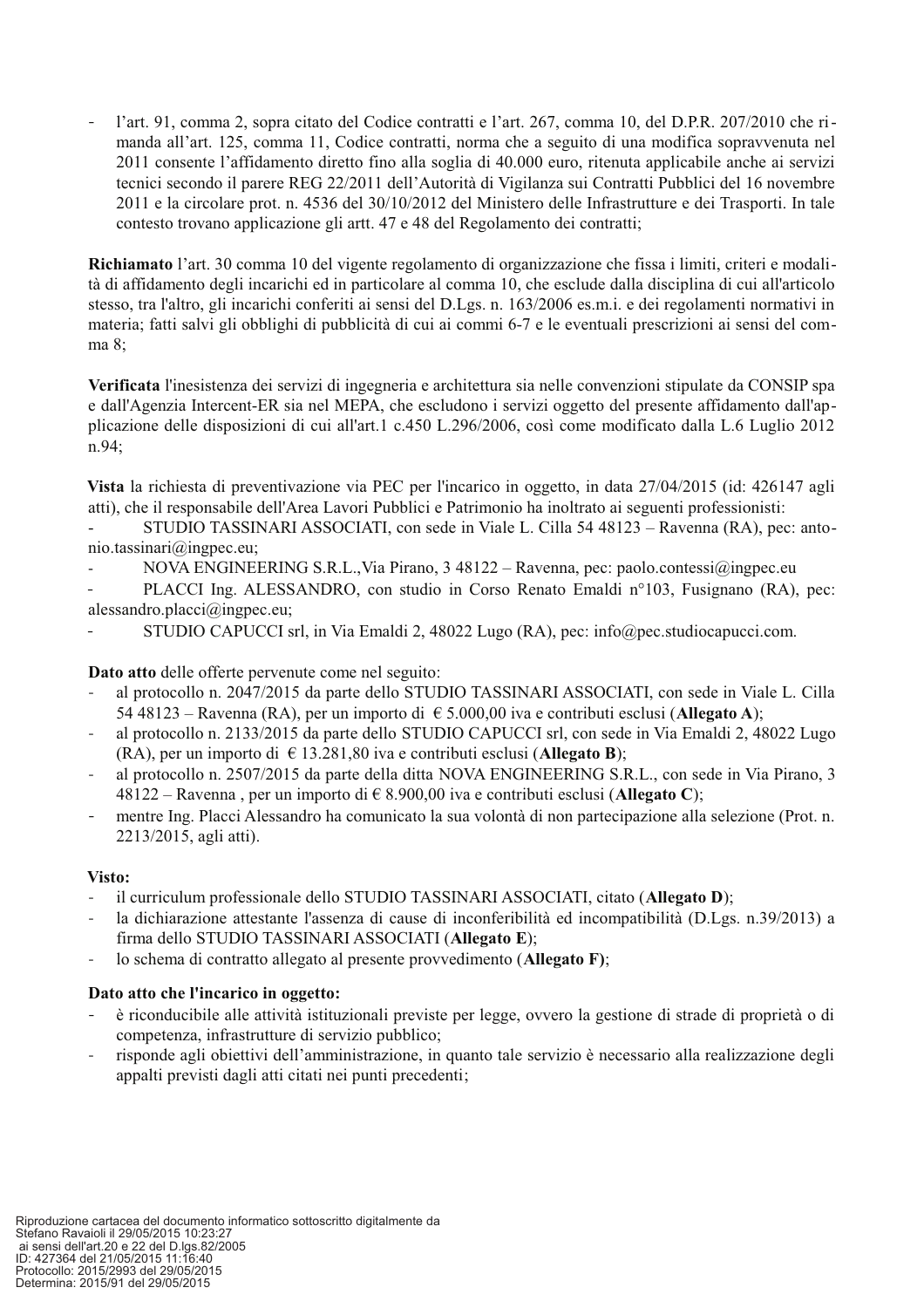- ha natura temporanea essendo legato ad esigenze straordinarie ed eccezionali e, quindi, è finalizzato ad obiettivi specifici, ovvero per gli adempimenti connessi al D.Lgs. 81/2008 per l'attuazione dei lavori in oggetto:
- non coincide nel contenuto con altri incarichi già affidati in precedenza per gli stessi appalti e per le stesse infrastrutture:
- contiene la predeterminazione di durata, luogo, oggetto, compenso, e prevede, in particolare, un compenso congruo e proporzionato;
- rientra nel tetto di spesa annuale per gli incarichi, previsto dal bilancio, e nel patto di stabilità:
- viene affidato a seguito di procedura conforme al vigente regolamento comunale di disciplina dei con- $\sim$ tratti:
- viene affidato a soggetto esterno in possesso dei requisiti prescritti dall'ordinamento;

Vista la congruità ed equità dell'offerta, per la quale si ritiene opportuno affidare l'incarico allo STUDIO TASSINARI ASSOCIATI, con sede in Viale L. Cilla 54 48123 - Ravenna (RA), PIVA:02263100394, ai sensi dell'art 48 del Regolamento dei Contratti comunale, secondo le modalità indicate nel disciplinare d'incarico allegato al presente provvedimento (Allegato F);

Ritenuto opportuno procedere in merito dando atto che la sottoscrizione della determina assorbe il parere di regolarità tecnica attestante la regolarità e la correttezza dell'azione amministrativa, richiesto dall'art. 147-bis D.Lgs. 267/2000 e s.m.i.;

#### NORMATIVA:

- Visto lo Statuto del Comune di Alfonsine;
- $\bullet$ Visto il vigente Regolamento di organizzazione del Comune di Alfonsine;
- Visto il vigente regolamento comunale del sistema dei controlli interni;  $\bullet$
- Visto il vigente Regolamento dei contratti comunale;  $\bullet$
- Visto il D.Lgs. n. 267/2000 e successive modifiche ed integrazioni;  $\bullet$
- $\bullet$ Visto il D.Lgs. n. 163/2006 e successive modifiche ed integrazioni;
- Visto il D.P.R. n. 207/2010 e successive modifiche ed integrazioni;  $\bullet$
- Vista la L. .n 136/2010 e s.m.i.;
- visto il D. Lgs. n. 118/2011.

Dato atto che in base all'art. 15 del D.Lgs. 33/2013 la pubblicazione degli estremi degli atti di conferimento degli incarichi esterni nonché la regolare tenuta della Anagrafe delle prestazioni prevista dall'articolo 53, comma 14. secondo periodo, del decreto legislativo 30 marzo 2001, n. 165, sono condizioni per l'acquisizione dell'efficacia dell'atto e per la liquidazione dei relativi compensi;

Attesa la necessità di acquisire il visto di regolarità contabile attestante la copertura finanziaria espresso dal Responsabile Unione dei Comuni della Bassa Romagna, Area Servizi Finanziari, Settore Ragioneria, U.T. Alfonsine, ai sensi e per gli effetti degli artt. 147 bis e 151 comma 4, del D.Lgs. 267/2000;

#### **DETERMINA**

Per le motivazioni sopra indicate che qui si riportano a far parte integrante e sostanziale del presente determinato:

1. Di affidare, ai sensi dell'art 48 del Regolamento dei Contratti comunale e nei limiti previsti dall'art. 91, comma 2, del Codice dei contratti (D.Lgs n° 163/2006 e s.m.i.) secondo l'art. 125, comma 11, ultimo periodo, del Codice dei contratti stesso, l'incarico professionale per gli adempimenti connessi alla esecuzione di rilievi ed indagini, la progettazione, la direzione lavori, il coordinamento per la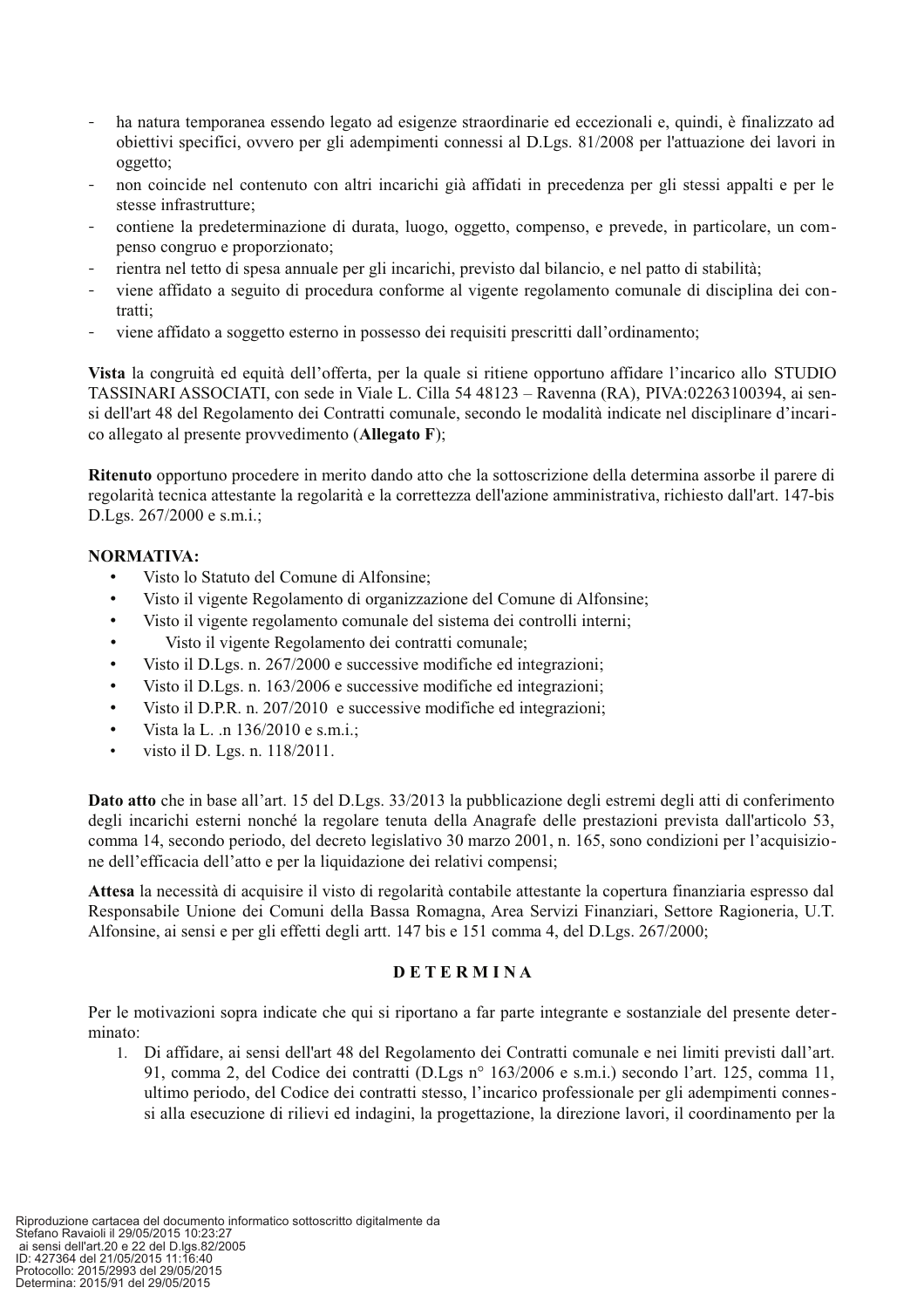sicurezza e il certificato di regolare esecuzione e gli adempimenti connessi alla realizzazione dei lavori di manutenzione straordinaria della via Pisacane citati in premessa allo STUDIO TASSINARI ASSOCIATI (come meglio citato in premessa) e secondo le modalità indicate nel disciplinare d'incarico (Allegato F) ed in base all'offerta (Allegato A), allegati al presente provvedimento quali parti integranti e sostanziali;

- 2. Di dare atto che per l'incarico di cui trattasi è prevista una spesa totale di  $\epsilon$  6.344,00 ( $\epsilon$  5.000,00 +contributi obbligatori del 4% per  $\epsilon$  200,00+ iva al 22% per  $\epsilon$  1.144,00);
- 3. di impegnare la spesa derivante dal presente atto al bilancio di previsione 2015/2017 annualità 2015, i seguenti importi, così come indicato nella tabella di seguito riportata, in particolare:
	- per € 6.344,00 sul CAP. 9125AE ART. 0002 CDG 102 CDR043 (Miss 10 Prg 05 Tit 2 Macr 02 Conto U.2.02.01.09.012) stanziati nel Bilancio di previsione  $2015/2017$  annualità 2015, finanziati con U alla data odierna effettivamente accertati ed introitati;
- 4. di aggiornare l'ultimo quadro economico dei "lavori di manutenzione straordinaria di via Pisacane", approvato con la delibera di giunta n. 36/2015 citata in premessa, nel seguente modo:

| QUADRO ECONOMICO - Manutenzione di via               |                       |                       |  |
|------------------------------------------------------|-----------------------|-----------------------|--|
| <b>Pisacane</b>                                      |                       |                       |  |
| <b>TITOLO II</b>                                     | DGC 36/2015           | nuovo QTE             |  |
| Importo DELLE LAVORAZIONI                            |                       |                       |  |
| (assoggettabili al ribasso d'asta)                   | $\epsilon$ 110.000,00 | $\epsilon$ 110.000,00 |  |
| Importo SICUREZZA                                    |                       |                       |  |
| (NON assoggettabili al ribasso d'asta)               | € 1.650,00            | € 1.650,00            |  |
| <b>Importo TOTALE LAVORI</b>                         | £ 111.650,00          | £ 111.650,00          |  |
|                                                      |                       |                       |  |
| IVA (su Totale lavori)                               | € 24.563,00           | € 24.563,00           |  |
| <b>Importo TOTALE LAVORI COMPRESO IVA</b>            | € 136.213,00          | € 136.213,00          |  |
| Spese tecniche (compreso IVA e contributi)           | € 10.784,80           | $\epsilon$ 6.344,00   |  |
| Imprevisti e Arrotondamenti                          | € 277,20              | € 2.218,00            |  |
| Contributo autorità vigilanza                        | € 225,00              | € 225,00              |  |
| Somme a disposizione per spostamenti sottoservizi    |                       |                       |  |
| (ItalGas, Telecom) o ripristini sottoservizi ammalo- |                       |                       |  |
| rati esistenti                                       | $\epsilon$ 2.500,00   | € 5.000,00            |  |
|                                                      |                       |                       |  |
| Importo APPALTO (TITOLO 2)                           | E150.000,00           | E150.000,00           |  |

- 5. Di dare atto che:
	- la spesa derivante dal presente affidamento rientra nel tetto previsto dall'art. 46, D.L. 112/2008 convertito con modifiche nella legge n. 133/2008, di cui al progetto di DUP 2015/2017 presentato con la citata delibera di C.C. n. 41/2015;
	- la spesa derivante dal presente affidamento non rientra tra le spese di cui all'art. 1 c. 10 L. 266/2005 e art. 6 commi 7 e 8 del D.L. 78/2010 convertito nella L. 122/2010 (relativi a spese per incarichi, relazioni pubbliche, convegni, mostre, pubblicità, rappresentanza) e che quindi non sono da assoggettare al contenimento del 20% delle spese sostenute nel 2009 per la tipologia di cui ai citati commi 7 e 8 dell'art.6 L.122/2010 stessa;
	- l'Area Servizi Finanziari, Settore Ragioneria, Servizio U.T. Alfonsine, ricorrendone i presupposti, provvederà alla trasmissione del presente provvedimento alla sezione regionale della Corte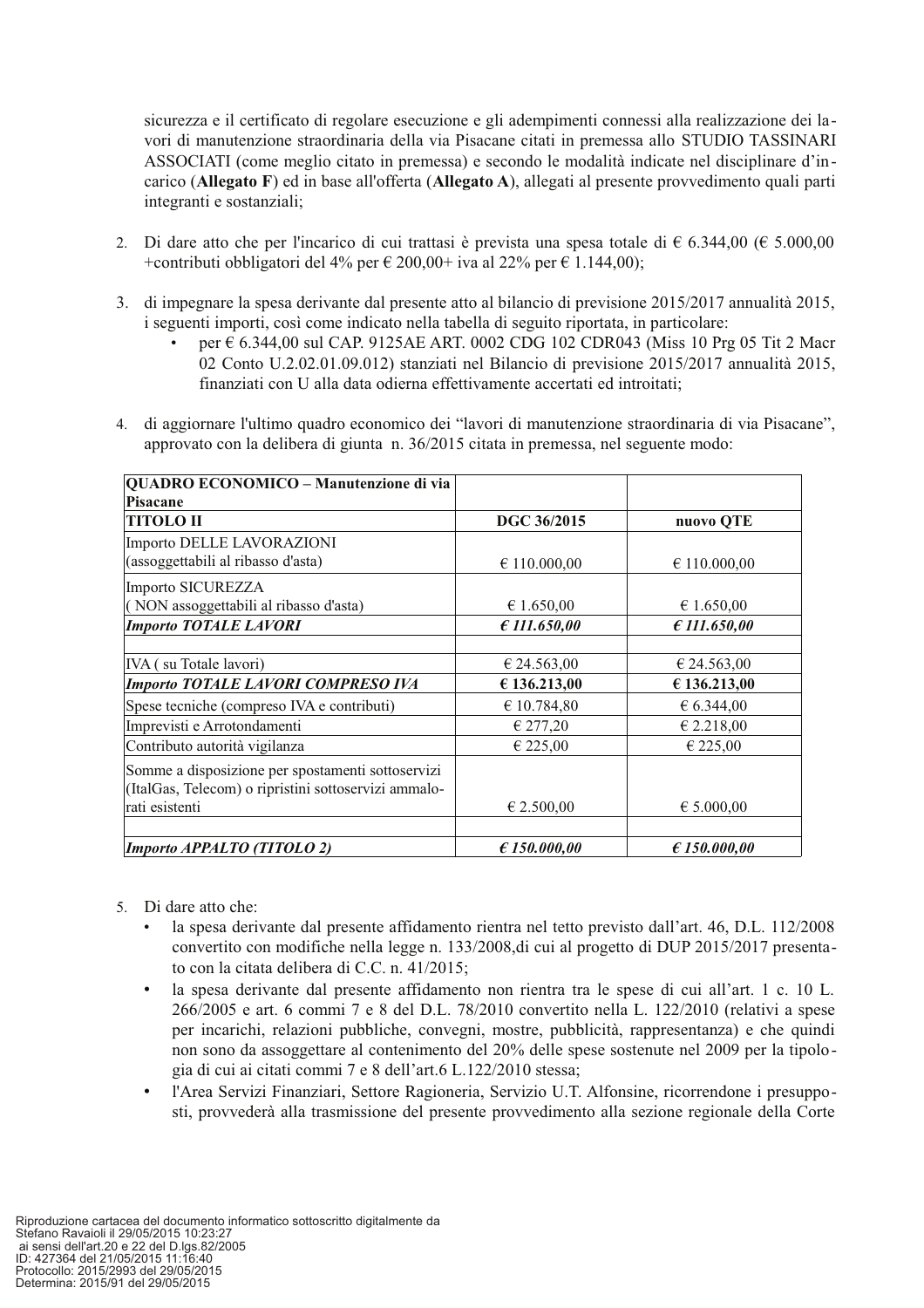dei Conti in base a quanto disposto dall'art. 1 comma 173 legge 266/2005 e dalla delibera della corte dei conti 4/AUT/2006, nonché ai sensi dell'art. 30 commi 8 e 12 del Regolamento di Organizzazione comunale;

- il presente incarico, a cura dell'ufficio contratti e acquisti, sarà pubblicato sul sito web del Comune di Alfonsine come prescritto dall'art. 15 del D.Lgs. n. 33/2013 come condizione legale di efficacia, ai sensi anche di quanto previsto dal regolamento di organizzazione, all'art. 30 comma  $6:$
- il presente incarico sarà comunicato, a cura del Responsabile dell'Area Servizi Generali, al Dipartimento della Funzione Pubblica ai sensi art. 53, comma 14, D.Les 165/2001 e s.m.i., n. 190. compresi gli adempimenti in essa previsti e compresi altresì gli obblighi di pubblicità, dando atto che si procederà con cadenza semestrale ad aggiornare gli elenchi disponibili sul sito e sull'Anagrafe degli incarichi (art. 30, comma7) utilizzando il curriculum agli atti, nonché i seguenti dati:
	- soggetto incaricato: STUDIO TASSINARI ASSOCIATI, con sede in Viale
	- L. Cilla 54 48123 Ravenna (RA);
	- partita IVA: 02263100394;

oggetto: Incarico professionale per gli adempimenti connessi ai rilievi, alla progettazione preliminare/definitiva/esecutiva, direzione lavori, all'applicazione del D.lgs. n. 81/2008, al certificato di regolare esecuzione ed ogni adempimento previsto per nello schema di disciplinare allegato;

per l'appalto "lavori di manutenzione della via Pisacane, Alfonsine (RA)";

normativa: Art 48 del Regolamento dei Contratti comunale e nei limiti previsti dall'art. 91, comma 2, del Codice dei contratti (D.Lgs n° 163/2006 e s.m.i.) secondo l'art. 125, comma 11, ultimo periodo, del Codice dei contratti stesso;

tipo di contratto: Prestazione professionale assunta in economia ai sensi dell'Art. 48 del Regolamento dei Contratti comunale;

data inizio/data fine (presunta): alla data di esecutività del presente atto / febbraio 2016:

- importo previsto del compenso:  $\epsilon$  6.344,00 (Contributi ed IVA comprese);
- 6. Di dare altresí atto che l'Ufficio Contratti e Acquisti del Comune di Alfonsine procederà alla stipula del contratto in forma scritta, ai sensi dell'art. 73, comma 2, lett. c) e seguenti, del vigente regolamento dei contratti citato in normativa, a mezzo di scrittura privata, compresi gli obblighi di controllo e di pubblicità da essa derivanti;
- 7. Di dare inoltre atto che:
	- l'affidatario assume tutti gli obblighi di tracciabilità dei flussi finanziari di cui all'articolo 3 della legge 13 agosto 2010, n. 136 e successive modifiche e integrazioni. Inoltre l'affidatario si impegna a dare immediata comunicazione alla stazione appaltante ed alla prefettura-ufficio territoriale del Governo della provincia di Ravenna della notizia dell'inadempimento della propria controparte (subappaltatore/subcontraente) agli obblighi di tracciabilità finanziaria;
	- ai sensi e per gli effetti dell'art. 3 della L.136 del 13 agosto 2010 e s.m.i. l'affidatario deve utilizzare uno o più conti correnti bancari o postali accesi presso banche o presso le società Poste Italiane S.p.A. dedicati anche in via non esclusiva alle commesse pubbliche. Tutti i movimenti finanziari relativi ai lavori, ai servizi ed alle forniture pubblici nonché alla gestione dei finanziamenti devono essere registrati sui conti dedicati e devono essere effettuati esclusivamente tramite bonifico bancario o postale ad eccezione di quanto previsto al comma 3 dell'art. 3 della L. 136/2010. Ogni pagamento dovrà riportare il codice CIG dei presenti appalti, nonché il codice CUP (provvisorio/ definitivo) del presente appalto e precisamente: CUP: H27H15000140000 (provvisorio), CIG: Z31149A75E;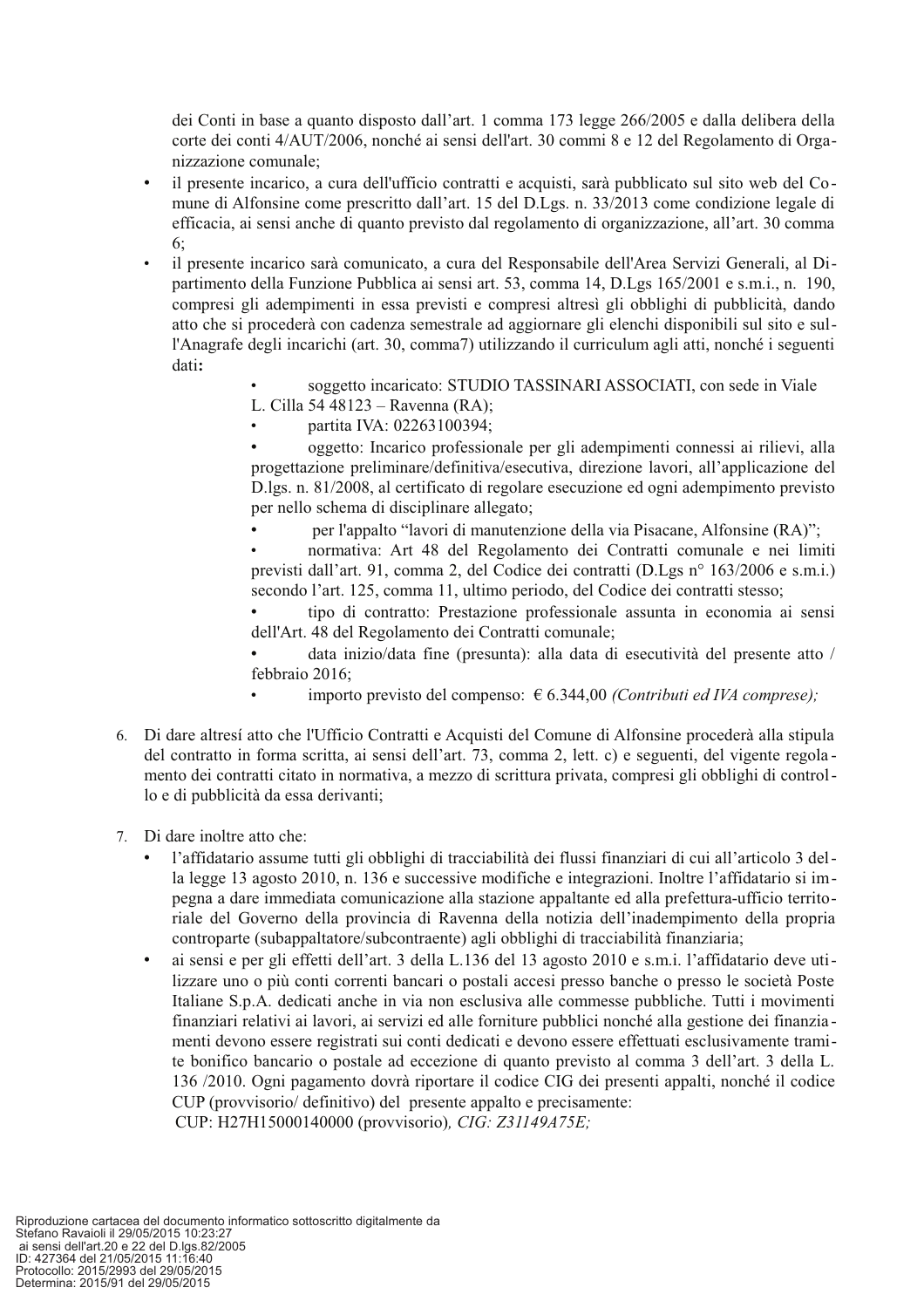- il mancato utilizzo del bonifico bancario o postale ovvero degli altri strumenti idonei a consenti- $\bullet$ re la piena tracciabilità delle operazioni finanziarie relative al presente appalto costituisce, ai sensi dell'art. 3, comma 9-bis della legge n. 136/2010, causa della risoluzione del contratto.
- la programmazione dei pagamenti derivanti dall'impegno di spesa è compatibile con gli stanziamenti di bilancio e con le regole di finanza pubblica ai sensi dell'art. 9 D.L. n. 78/2009 convertito in L. n. 102 del 03.08.2009 ed in particolare in base al cronoprogramma dei pagamenti e alle risultanze del bilancio di cassa 2015 si prevede l'effettivo pagamento nel corso dell'esercizio  $2015:$
- il presente provvedimento sarà pubblicato all'albo pretorio on line per 15 giorni consecutivi a cura dell'ufficio segreteria;
- 8. Di rinviare la contabilizzazione delle prenotazioni di spesa nel Bilancio di previsione 2015/2017 al momento dell'approvazione da parte della giunta comunale del progetto relativo al presente incarico;
- 9. Di informare la Ditta che l'intervento oggetto del presente provvedimento non rientra, per il Comune di Alfonsine tra le attività commerciali ricomprese nel campo d'applicazione dell'IVA e che le stesse ditte dovranno provvedere ai sensi dell'art  $17 - \text{TER}$  del DPR 633/1972 alla fatturazione, secondo quanto previsto dall'art 21 del citato DPR, con l'annotazione "scissione dei pagamenti";
- 10. Di dare atto e specificare inoltre che:
- a decorrere dal 31/03/2015, in ottemperanza al Decreto Ministeriale n. 55 del 03/04/2013, il Comune di Alfonsine non potrà più accettare fattura che non siano trasmesse in forma elettronica secondo il formato di cui all'allegato A del citato decreto;
- il codice univoco destinatario a cui indirizzare la fatturazione elettronica è il seguente: Codice Univoco Ufficio 4R3OGO (corrispondente all'Area Lavori Pubblici e Patrimonio del Comune di Alfonsine):
- Codice IPA: c a191;
- la mancanza di una delle seguenti informazioni, ulteriori rispetto a quelle minimali previste dalla  $\bullet$ norma, NEI CAMPI AD ESSI DEDICATI, sarà notificata come rifiutata al sistema di interscambio compromettendo la tempestività dei pagamenti:

a) l'Area o l'ufficio comunale cui la fattura è diretta che ha ordinato la fatturazione (Area Lavori Pubblici e Alfonsine).

b) il numero e la data dell'ordine d'acquisto ovvero il numero e la data della presente determina ed il contratto successivo;

c) dati d'impegno o impegni definiti nella tabella in calce al presente provvedimento (questi dati devono essere presenti ma possono essere inseriti nei campi ritenuti più idonei dal compilatore);

d) Il codice CUP ove pertinente, e il codice identificativo di gara (CIG) tranne i casi di esclusione dall'obbligo di tracciabilità di cui alla L. 136/2010 e previsti nella tabella A allegata al D.L. 66/2014 (Se l'indicazione del CIG avviene in un campo ad esso non dedicato la fattura sarà respinta);

e) il numero di conto dedicato sul quale effettuare il pagamento;

f) le prestazioni di cui al presente atto non sono soggette a scissione dei pagamenti;

g) il campo descrittivo deve essere compilato dettagliatamente in modo da rendere evidente l'operazione che si sta fatturando; sulle fatture elettroniche deve essere apposta la firma digitale.